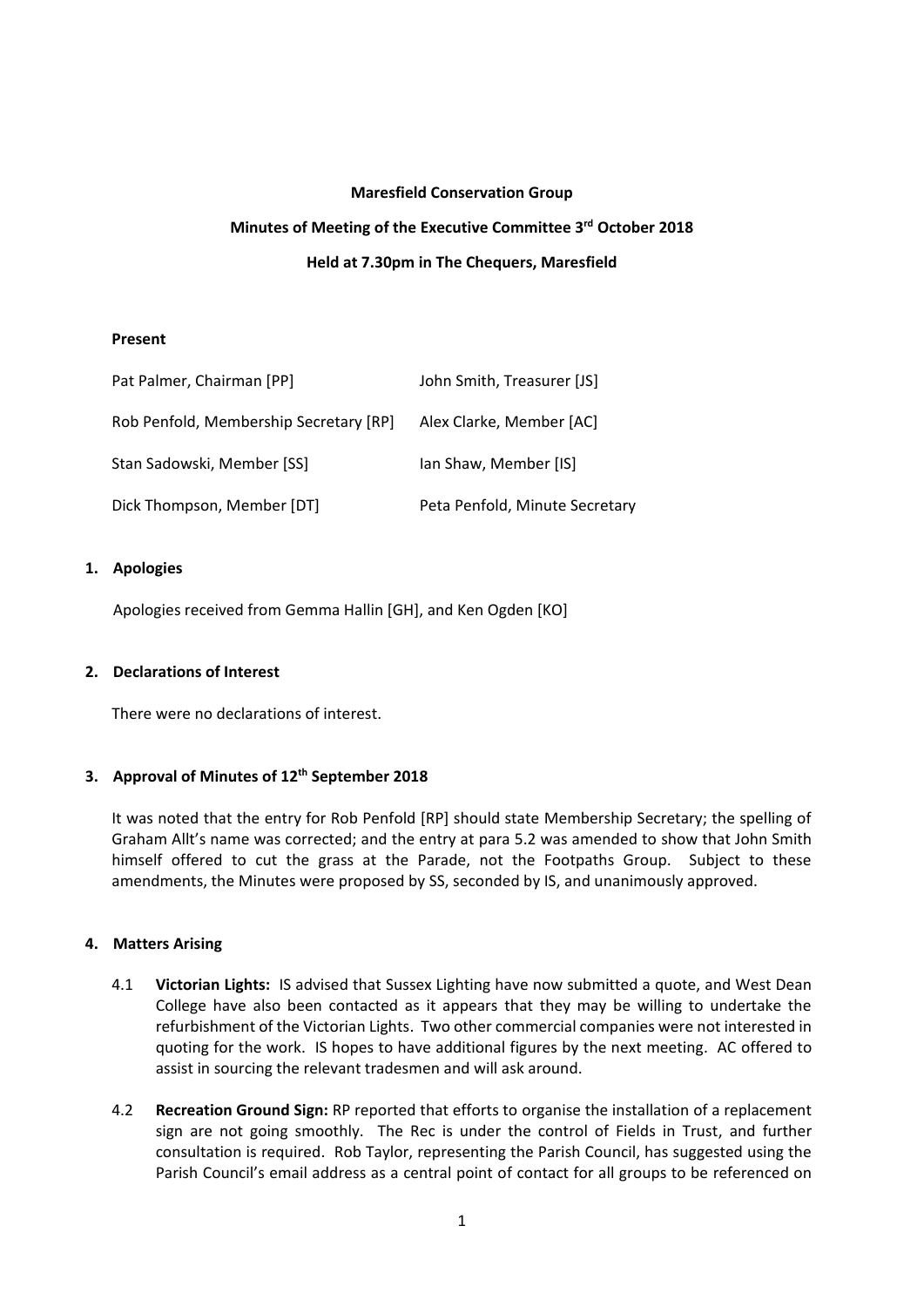the new sign, which will get around problems caused by changes in personnel and contact details. As a side issue, Rob Taylor has advised that in 2013 Asda provided funds for The Rec and a plaque commemorating this contribution was obtained but is still to be erected.

- 4.3 **Fingerpost at Chequers Roundabout**: The replacement lettering was purchased at a cost of £85 (less than the £150 estimate) and has now been installed.
- 4.4 **MCG Projector**: RP provided GH with the link to a website selling projectors. In her absence he explained that a suitable Epsom projector can be purchased for about £349. SS pointed out that the issue will be projector bulbs (which are expensive}. Whilst they are not particularly fragile, lifespans vary, and this may impact on costs. MCG has already donated a new projector screen to The Village Hall for the use of all village organisations. It was therefore agreed that expenditure of up to £400 on a new projector will be a worthwhile investment, that figure to include the purchase of a spare bulb.

## *AP1: RP to research how long projector bulbs are expected to last, along with replacement costs.*

4.5 **HSBC Requirements**: JS reported that on 26<sup>th</sup> September 2018 HSBC confirmed that they require the personal details of all Trustees of MCG, whether or not they are signatories to the account, for "safeguarding" purposes. RP said that the terminology used is incorrect and a question mark still remains over the necessity for HSBC to hold these details in light of the recent GDPR legislation. JS surmised that the request related to the fact that the MCG bank account is a business account rather than a personal or community account, probably due to the fact that it is a charity. After some discussion, it was agreed that the Trustee details *will* be provided to HSBC in preference to potentially losing the account.

*AP2: JS to go into the branch to discuss HSBC's requirement, before emailing the Trustees with a GDPR request for the necessary personal details.* 

## **5. Chairman's Report [PP]**

- 5.1 The Chairman's Report is appended to the Minutes and was summarised by PP during the meeting. PP asked the Committee Members to email her the details of any MCG 'helpers' so that she can update the appropriate contact list.
- 5.2 RP gave a brief summary of the meeting held to discuss the proposal for permitted housing development within the Maresfield Parish 'Core Area'. Essentially, it's a 10-year plan which allows for development of suitable 'windfall' sites by individual applicants. Councillors have advised that construction of new houses within Nutley and Fairwarp will not be permitted due to their proximity to the Ashdown Forest, and therefore the 33 proposed dwellings will need to be built within Maresfield Village. KO also indicated to PP that the Parish may be asked to provide a new cemetery – his suggestion was Site A (the field behind Park Farm House). However, the Committee agreed that there is no reason why the new cemetery could not be located in Nutley or Fairwarp.
- 5.3 PP reminded the Committee Members that the Village Clean-up Day is due to be held on Saturday 6 th October - Shelia Cumming is kindly organising it.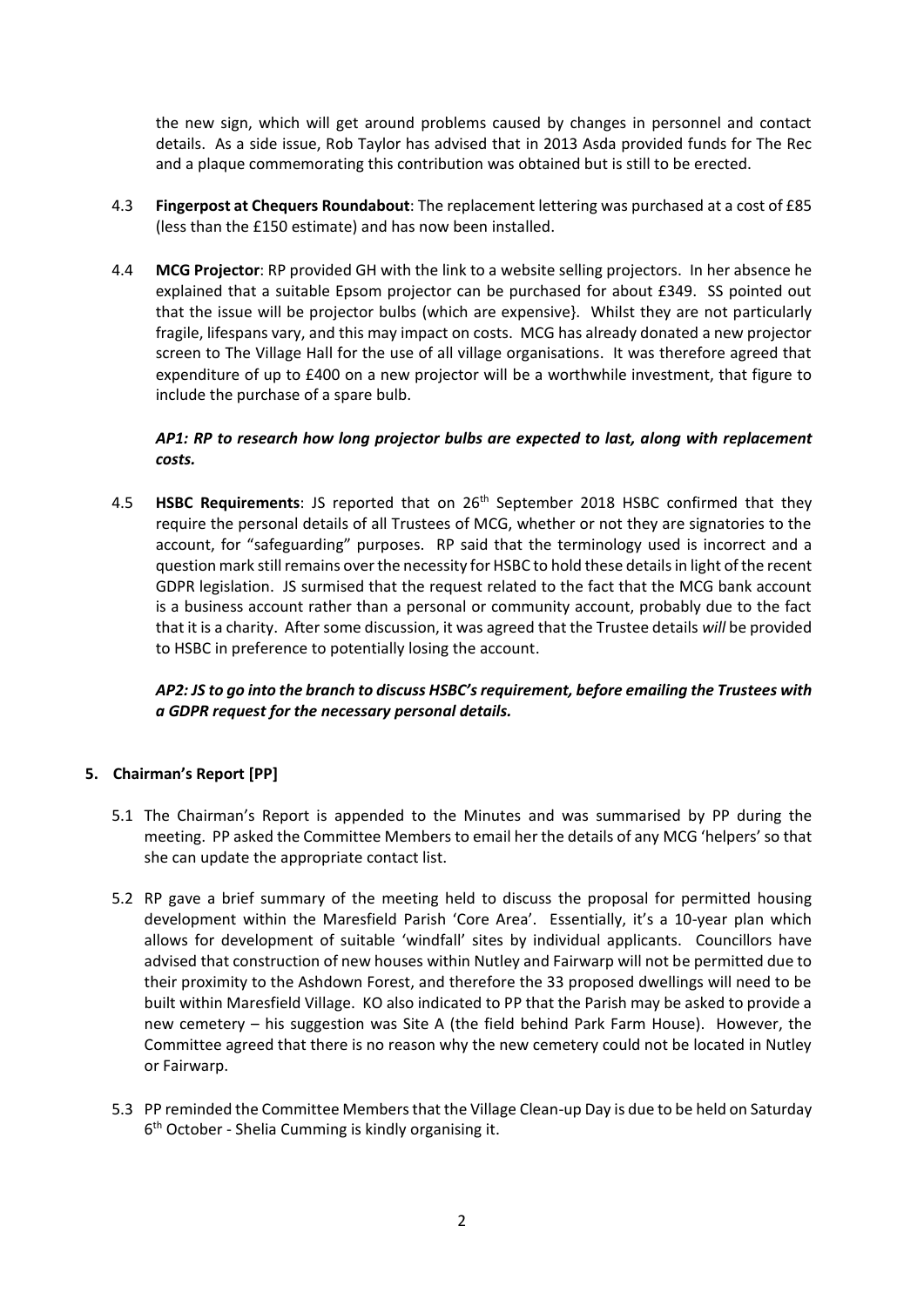## **6. Treasurer's Report**

The Treasurer's Report was summarised by JS, who advised that there is currently an excess of income over expenditure amounting to £2,369. Expenditure to date includes £308 spent on the new signs for the Millennium Walk; £151 spent on the projector screen donated to The Village Hall; and £455 spent on village maintenance including anew flower barrel and sign. The bank balance as at 3<sup>rd</sup> August 2018 was £10,329.

## **7. Website Update**

A meeting was held between PP, SS and GH during which it was agreed that, as GH is now too busy to give her full attention to the MCG Website, SS will become the principal Web Master with GH assisting where possible. SS is awaiting the access codes from GH – these are required to allow 'publication' of changes that SS has recently made to the website. A discussion was held about the possibility of adding a facility to the website to calculate how many times it is accessed. AC asked why the Minutes of the monthly Committee Meetings are being added to the website – she has some reservations about this course of action. RP said it is intended to keep the MCG membership up-to-date with progress, and SS confirmed that it had been agreed at the AGM but had not yet been actioned.

## **8. Trustee Eligibility Declaration Forms**

PP advised that these are required for all Committee Members as MCG Trustees. They are retained by The Chairman and produced to The Charities Commission on demand. The only outstanding declaration form relates to GH and KO, who were not present at the meeting.

## **9. List of Village Clubs & Village Hall Activities**

PP is currently compiling an updated contact list for village clubs/societies/groups which she hopes to have completed by the end of next week. This is intended to be a living document that will change and evolve over time. RP said that he has been experiencing difficulties in contacting some of the relevant parties. PP will need to check the status of The Maresfield Residents' Group (previously led by Fred Taylor); and confirmed that The Millennium Players are now led by Dudley Dean. JS holds contact details for some of the other clubs/societies and will email them to PP. PP advised that the contact list will contain details of contact phone numbers and/or email addresses, but names will not be included.

## **10. Christmas Tree**

10.1 RP has spoken to Angie Whelton representing St Bartholomew's Church [The Church] who said that they want to erect the Christmas Tree on 1<sup>st</sup> December. This generated a lengthy discussion on the basis that MCG Committee Members have been working towards 8<sup>th</sup> December for the Christmas Tree Lighting Ceremony. PP reminded those present that the Christmas Tree has always been a gift from MCG to the whole village, but it was accepted that The Church should have some say in proceedings particularly since, in 2018, the tree will again stand in the churchyard (pending the sale of The Lodge). Reverend Nick failed to mention MCG during his speech in 2017 which caused concern and should be corrected this year.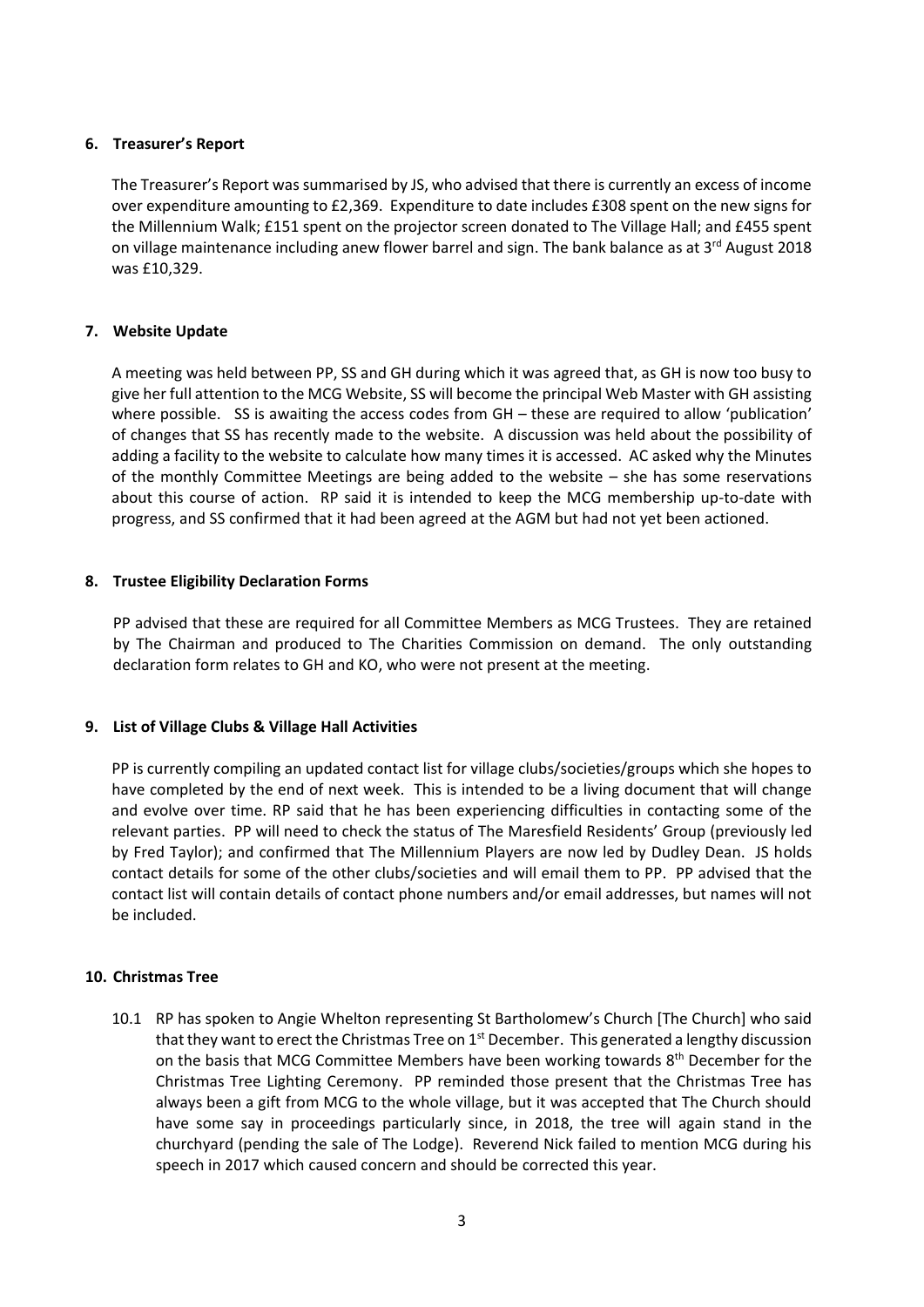10.2 PP advised that she is happy to source the Christmas Tree; the Road Closure Application is still outstanding; and The Village Hall needs to be booked for the agreed date. PP will ask her sonin-law Paul to be Santa again. The man who usually provides the PA system has retired, but PP has found a DJ called Rosie White who will look at the site and may be able to assist. RP said that the lights are PAT tested annually by Simon Ashdown, although it was noted that the Christmas Tree topper may need to be replaced.

#### **11. Winter Supper**

The Winter Supper will be held in The Village Hall on **12th January 2019**. Dick Waterson is moving and has been unable to arrange the event, but Carole Wheeler has stepped in and has already spoken to the caterer, Kelly Myland. Carole has also said that she will be happy to sell the tickets. There was a general discussion about costs and organisational preferences, and the Committee Members reviewed a summary prepared to illustrate anticipated income and expenditure. It was agreed that the ticket price for 2019 will remain at £26 based on guests bringing their own drinks (with the exception of a welcoming drink to be provided on arrival). Round tables seating 10 people each will be used in preference to long tables as they seem to accommodate a better layout. The raffle will be organised by the Penfold/Shaw households, with SS providing the electronic random number selector. As the Winter Supper is intended to be a social occasion rather than a fund-raising event, the estimated profit is about £122 which is largely based on the raffle proceeds.

#### **12. Planters & Garden at Village Hall & Parade**

PP summarised the plans in place for the upkeep of the planters located around the village. IS and Cathy Shaw maintain the planter located at the bottom of School Hill; JS deals with the one at Lampool Corner; Marion Myers looks after the planter on Batts Bridge Road; Ann Thompson and Ann Seigne are responsible for those at The Village Hall, the bus stop and the cemetery; and Sheila Cumming takes care of the Church car parking area. A query was raised about the flower bed at The Parade adjacent to the Village Shop, which was planted by IS and Cathy Shaw. IS said that it needs only occasional weeding and pruning, which he is happy to do.

## **13. Future Expenditure/Funding**

13.1 PP summarised the outcome of a sub-committee which met to discuss options for future expenditure within the Village (special projects over and above normal annual outlay). Proposed works and estimated costs include:

| $\bullet$ | <b>Replacement Recreation Ground Sign</b>                  | £250      |
|-----------|------------------------------------------------------------|-----------|
| $\bullet$ | Refurbishment of 3 x Victorian Lights                      | £1,000    |
| $\bullet$ | Refurbishment of Cemetery gate                             | £650      |
| $\bullet$ | Repair of the fence alongside School Cottages              | £2,000    |
| $\bullet$ | Refurbishment of milestones at Chequers/Lampool/Forge Lane | £30       |
| $\bullet$ | Projector                                                  | £400-£500 |
| $\bullet$ | New planter at bus stop                                    | £40       |

13.2 It was agreed that, pending the approval of The Church, the refurbishment of the Cemetery gates is a priority as they are in a poor state of repair. PP said that The Church may not be able